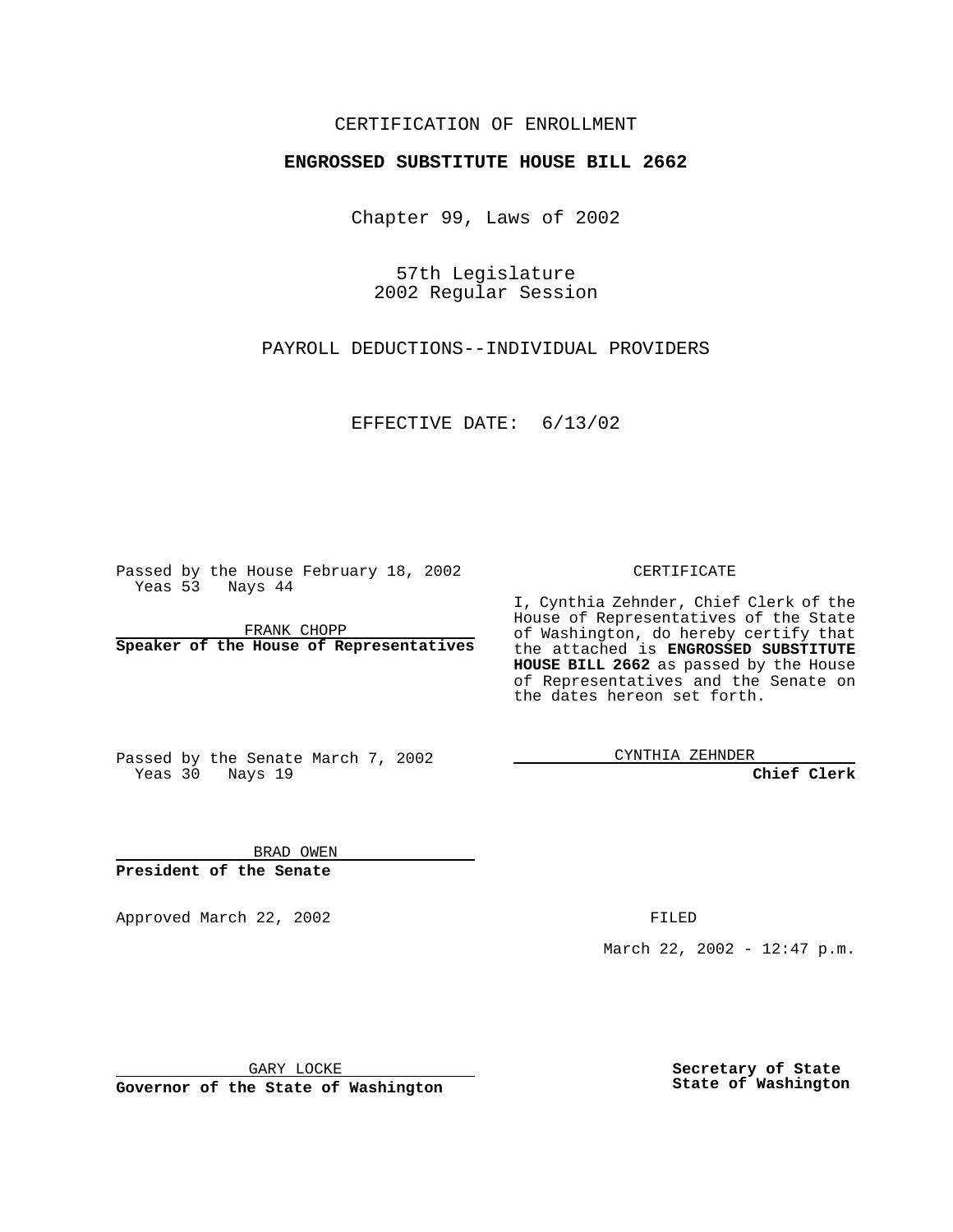## **ENGROSSED SUBSTITUTE HOUSE BILL 2662** \_\_\_\_\_\_\_\_\_\_\_\_\_\_\_\_\_\_\_\_\_\_\_\_\_\_\_\_\_\_\_\_\_\_\_\_\_\_\_\_\_\_\_\_\_\_\_

\_\_\_\_\_\_\_\_\_\_\_\_\_\_\_\_\_\_\_\_\_\_\_\_\_\_\_\_\_\_\_\_\_\_\_\_\_\_\_\_\_\_\_\_\_\_\_

Passed Legislature - 2002 Regular Session

## **State of Washington 57th Legislature 2002 Regular Session**

**By** House Committee on Commerce & Labor (originally sponsored by Representatives McDermott, Wood, Miloscia, O'Brien, Cody, Conway, Edwards, Lysen, Chase and Santos)

Read first time 02/08/2002. Referred to Committee on .

 AN ACT Relating to making payroll deductions for individual providers as defined in RCW 74.39A.240(4); reenacting and amending RCW 41.56.030; and adding a new section to chapter 41.56 RCW.

BE IT ENACTED BY THE LEGISLATURE OF THE STATE OF WASHINGTON:

 NEW SECTION. **Sec. 1.** A new section is added to chapter 41.56 RCW to read as follows:

 (1) Upon the written authorization of an individual provider within the bargaining unit and after the certification or recognition of the bargaining unit's exclusive bargaining representative, the state as payor, but not as the employer, shall, subject to subsection (3) of this section, deduct from the payments to an individual provider the monthly amount of dues as certified by the secretary of the exclusive bargaining representative and shall transmit the same to the treasurer of the exclusive bargaining representative.

 (2) If the home care quality authority and the exclusive bargaining representative of a bargaining unit of individual providers enter into a collective bargaining agreement that:

 (a) Includes a union security provision authorized in RCW 41.56.122, the state as payor, but not as the employer, shall, subject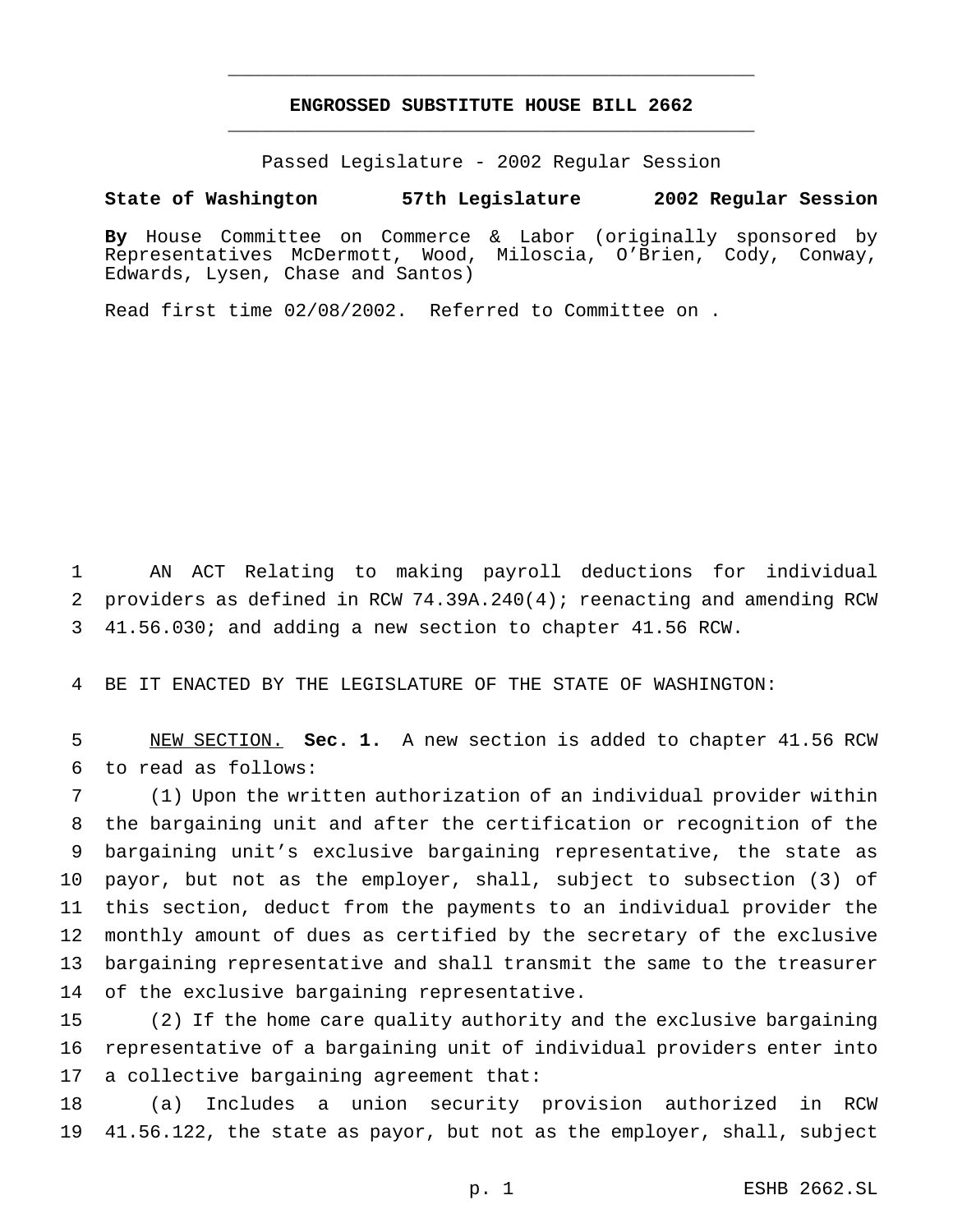to subsection (3) of this section, enforce the agreement by deducting from the payments to bargaining unit members the dues required for membership in the exclusive bargaining representative, or, for nonmembers thereof, a fee equivalent to the dues; or

 (b) Includes requirements for deductions of payments other than the deduction under (a) of this subsection, the state, as payor, but not as the employer, shall, subject to subsection (3) of this section, make such deductions upon written authorization of the individual provider.

 (3)(a) The initial additional costs to the state in making deductions from the payments to individual providers under this section shall be negotiated, agreed upon in advance, and reimbursed to the state by the exclusive bargaining representative.

 (b) The allocation of ongoing additional costs to the state in making deductions from the payments to individual providers under this section shall be an appropriate subject of collective bargaining between the exclusive bargaining representative and the home care quality authority unless prohibited by another statute. If no collective bargaining agreement containing a provision allocating the ongoing additional cost is entered into between the exclusive bargaining representative and the home care quality authority, or if the legislature does not approve funding for the collective bargaining agreement as provided in RCW 74.39A.300, the ongoing additional costs to the state in making deductions from the payments to individual providers under this section shall be negotiated, agreed upon in advance, and reimbursed to the state by the exclusive bargaining representative.

 **Sec. 2.** RCW 41.56.030 and 2000 c 23 s 1 and 2000 c 19 s 1 are each reenacted and amended to read as follows:

As used in this chapter:

 (1) "Public employer" means any officer, board, commission, council, or other person or body acting on behalf of any public body governed by this chapter, or any subdivision of such public body. For the purposes of this section, the public employer of district court or superior court employees for wage-related matters is the respective county legislative authority, or person or body acting on behalf of the legislative authority, and the public employer for nonwage-related matters is the judge or judge's designee of the respective district court or superior court.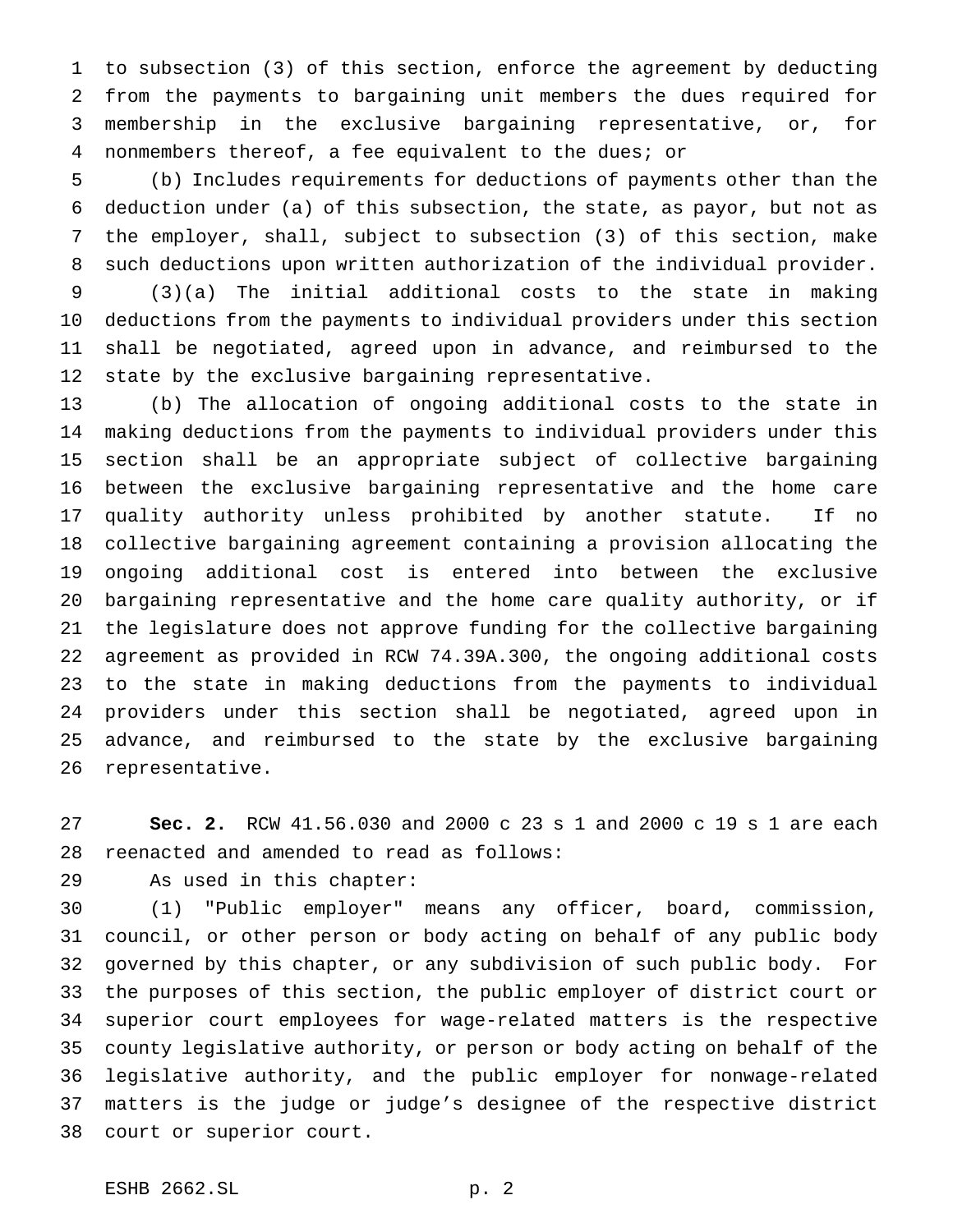(2) "Public employee" means any employee of a public employer except any person (a) elected by popular vote, or (b) appointed to office pursuant to statute, ordinance or resolution for a specified term of office as a member of a multimember board, commission, or committee, whether appointed by the executive head or body of the public employer, or (c) whose duties as deputy, administrative assistant or secretary necessarily imply a confidential relationship to (i) the executive head or body of the applicable bargaining unit, or (ii) any person elected by popular vote, or (iii) any person appointed to office pursuant to statute, ordinance or resolution for a specified term of office as a member of a multimember board, commission, or committee, whether appointed by the executive head or body of the public employer, or (d) who is a court commissioner or a court magistrate of superior court, district court, or a department of a district court organized under chapter 3.46 RCW, or (e) who is a personal assistant to a district court judge, superior court judge, or court commissioner, or (f) excluded from a bargaining unit under RCW 41.56.201(2)(a). For the purpose of (e) of this subsection, no more than one assistant for each judge or commissioner may be excluded from a bargaining unit.

 (3) "Bargaining representative" means any lawful organization which has as one of its primary purposes the representation of employees in their employment relations with employers.

 (4) "Collective bargaining" means the performance of the mutual obligations of the public employer and the exclusive bargaining representative to meet at reasonable times, to confer and negotiate in good faith, and to execute a written agreement with respect to grievance procedures and collective negotiations on personnel matters, including wages, hours and working conditions, which may be peculiar to an appropriate bargaining unit of such public employer, except that by such obligation neither party shall be compelled to agree to a proposal or be required to make a concession unless otherwise provided in this chapter.

 (5) "Commission" means the public employment relations commission. (6) "Executive director" means the executive director of the commission.

 (7) "Uniformed personnel" means: (a) Law enforcement officers as defined in RCW 41.26.030 employed by the governing body of any city or town with a population of two thousand five hundred or more and law